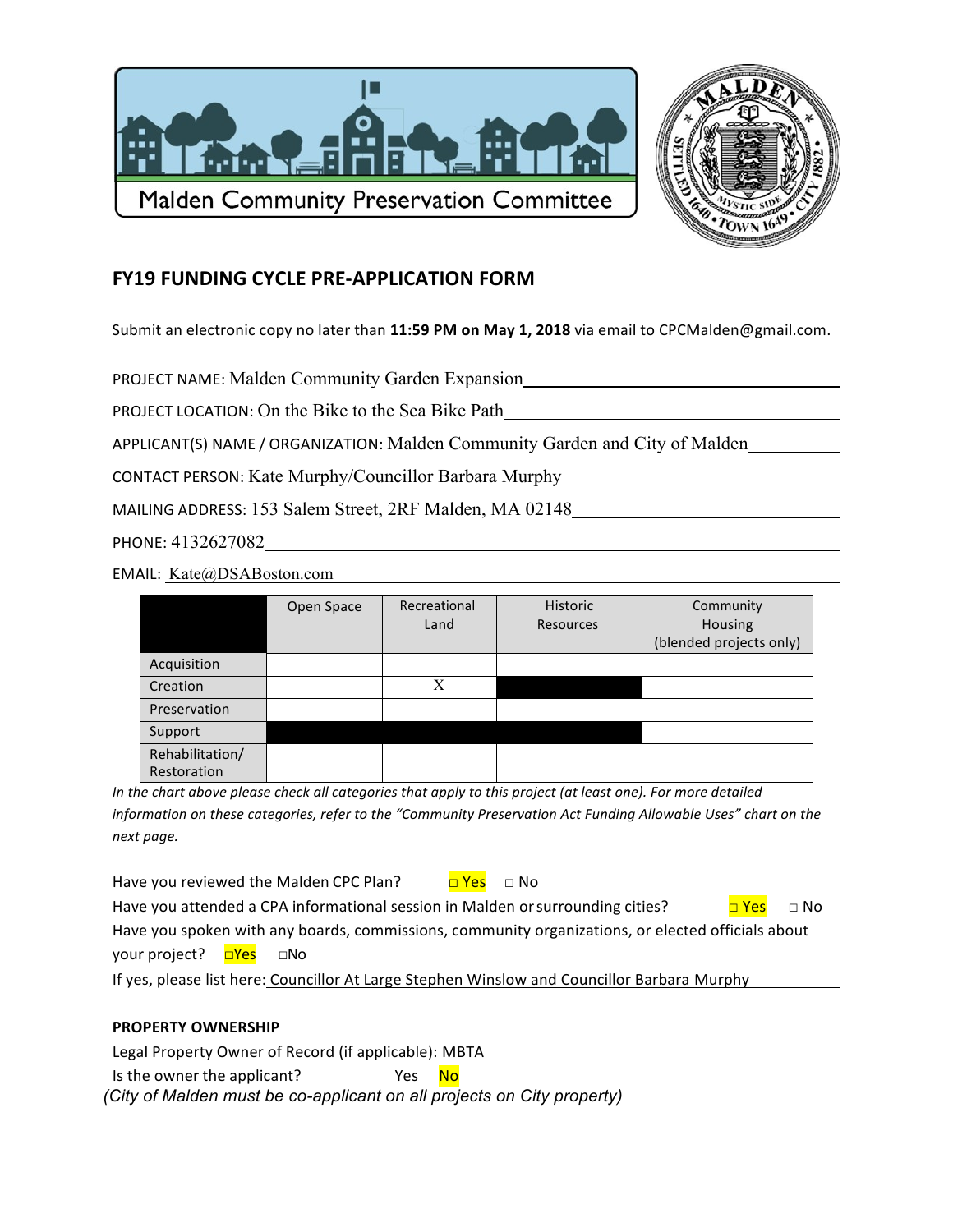If the applicant is not the owner, does the applicant have site control or written consent of the property  $No*$ owner to submit an application? Yes

If Yes, please attach documentation. If No, project will be deemed ineligible for this applicant.

\*The MBTA approved the first two community gardens. We are currently working with Greystone Management Co., Real Estate Manager for the MBTA on the license agreement for the next two gardens. All needed documentation has been submitted to the MBTA for approval and we do not anticipate any issues. Please see attached document.

## **PROJECT FUNDING**

Have you identified other potential funding sources?  $\Box$ Yes  $\Box$ No If yes, please list the funding sources here: A federal community development block grant

commitment of \$25,000 has been secured. Other potential sources include the funders of the initial Community Garden Project including Keurig and the nonprofit organization Seeds of Change as well as in-kind donations from the City of Malden.

PROJECT DESCRIPTION: (Please include what community need this project is trying to address and how this project aligns with CPC goals)

Malden's Community Garden is an ongoing initiative created in partnership with the City of Malden to foster a sense of community through urban agriculture. The garden provides an accessible outdoor space for Malden residents to connect to and experience the natural beauty of their community. It is an inclusive space that embodies environmental justice and whose gardeners reflect the diversity of the community. Conveniently and accessibly located off the Bike to the Sea Bike Path, its scenic greenery benefits bikers, walkers and runners alike.

The Community Garden Expansion will create 60 new beds within two enclosed garden spaces, doubling the number of community members served and bringing the total number of beds to 112. The garden has experienced increased interest in bed rental every year since its inception. Last year's garden expansion created an additional 24 beds that were immediately filled by residents on the waitlist. There are a remaining 35 Malden residents on the current waitlist, which has accumulated without the aid of any marketing. This expansion will allow the Community Garden to provide an outdoor recreational space for 60 additional residents and families annually.

PROJECT STATUS: (Please include what level of planning has already been undertaken to inform the proposal)

Initial building site assessment has been performed and two separate locations of the 60 new beds have been chosen. A cost analysis has been performed and preliminary budget determined.